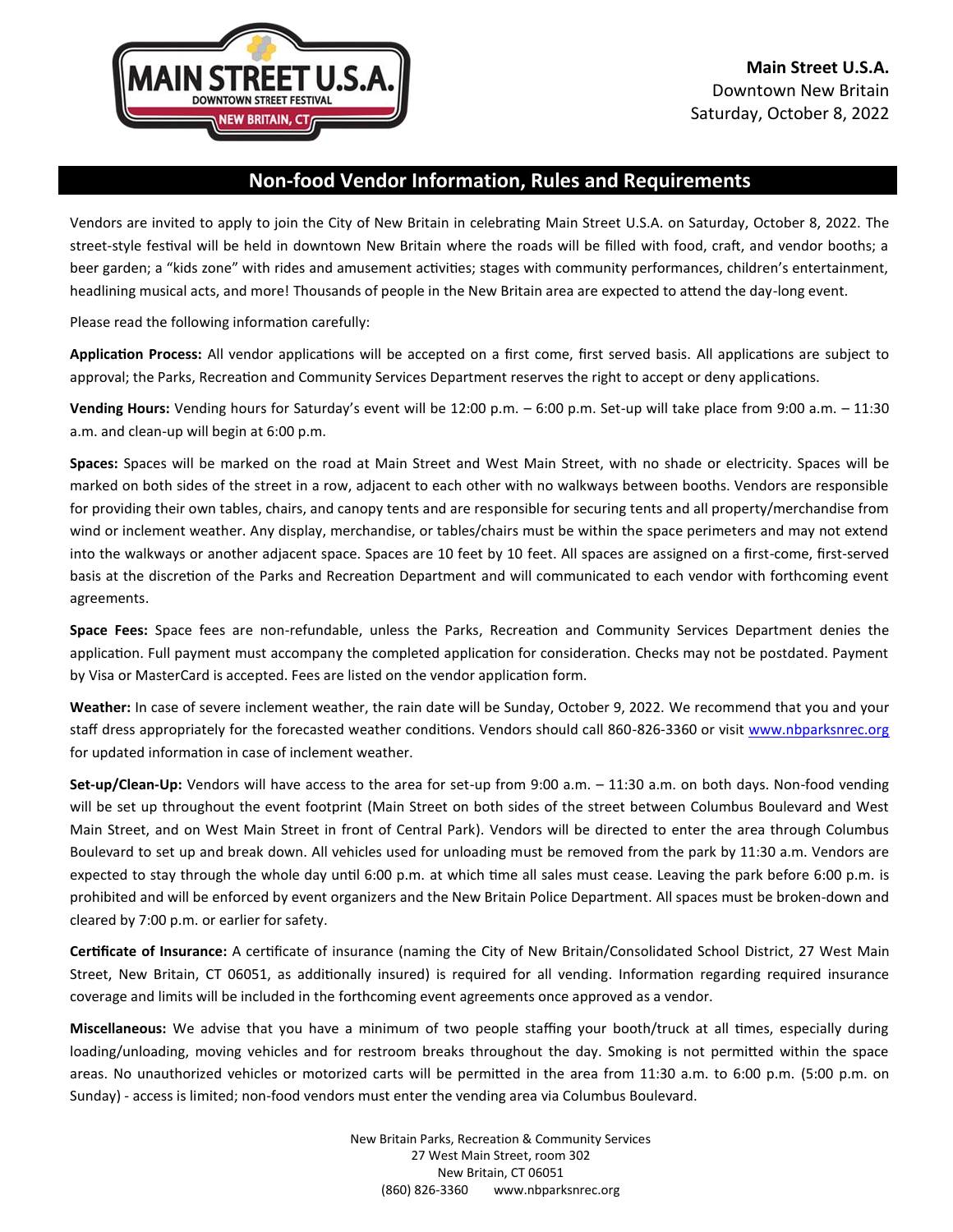

## **Main Street U.S.A.** Downtown New Britain Saturday, October 8, 2022

**Compliance:** All vendors must comply with all rules and requirements stated above. Booths will be monitored throughout the day; any vendors not in compliance with rules and requirements will be asked to leave immediately. Refunds will not be granted. Non-compliant vendors will not be eligible to participate in future events.

Specific requirements include:

#### **Arts & crafts merchandise**

**Qualifications:** Only traditional handmade arts & crafts merchandise will be considered for participation; all applications are subject to approval. Please enclose photographs of your merchandise/booth set-up; these must be submitted with applications for arts & crafts merchandise. We do not accept applications from those wishing to sell imports or manufactured articles which are not creatively altered in any way, or foods or drinks. Sale or exhibit of items not listed on the application form will not be permitted.

**Application Requirements:** To be considered for participation, the following items are required:

- Completed Vendor Application Form with Connecticut Sales Tax ID number;
- Payment in full

**Sales Tax and Use Permit:** Per Connecticut State Law, all vendors must obtain a Sales and Use Tax Permit when selling at any fairs or shows in Connecticut; permits must be displayed prominently in booth. The vendor is responsible for collecting sales and use taxes; a vendor is liable for their payment whether collected from customers or not. Returns and full payment of tax to State of Connecticut Department of Revenue Services (DRS) can be found at www.ct.gov/drs. All arts & crafts vendors participating in Celebrate New Britain must comply with state laws.

## **Non-profit/civic group**

**Qualifications:** Non-profit organizations/civic groups must have a 501c3 tax ID vend in this group. A non-profit organization/civic group that is located in New Britain will receive a reduced rate on the vendor fee. Non-profit organizations/civic groups are encouraged to have displays, signs, informational flyers/handouts and marketing materials to promote their organization. Non-profit organizations/civic groups are not permitted to host activities or demonstrations, fundraise, sell or give away any merchandise, or any other items without approval from the Parks, Recreation and Community Services Department. Sale, exhibition or giveaways of items or activities not listed and described completely on the application form will not be permitted.

**Application Requirements**: To be considered for participation, the following items are required:

- Completed Vendor Application Form with non-profit 501c3 tax ID number
- Payment in full

### **Corporate/business**

**Qualifications:** Corporate vendors are encouraged to have displays, signs, informational flyers/handouts and marketing materials to promote their business. Corporate vendors are not permitted to host activities or demonstrations, fundraise, sell or give away any merchandise, or any other items without prior approval from the Parks and Recreation Department. Sale, exhibition or giveaways of items or activities not listed and described completely on the application form will not be allowed.

**Application Requirements**: To be considered for participation, the following items are required:

• Completed Vendor Application Form with Connecticut Tax ID number

• Payment in full

*All CDC and State of Connecticut health and safety guidance will be followed.*